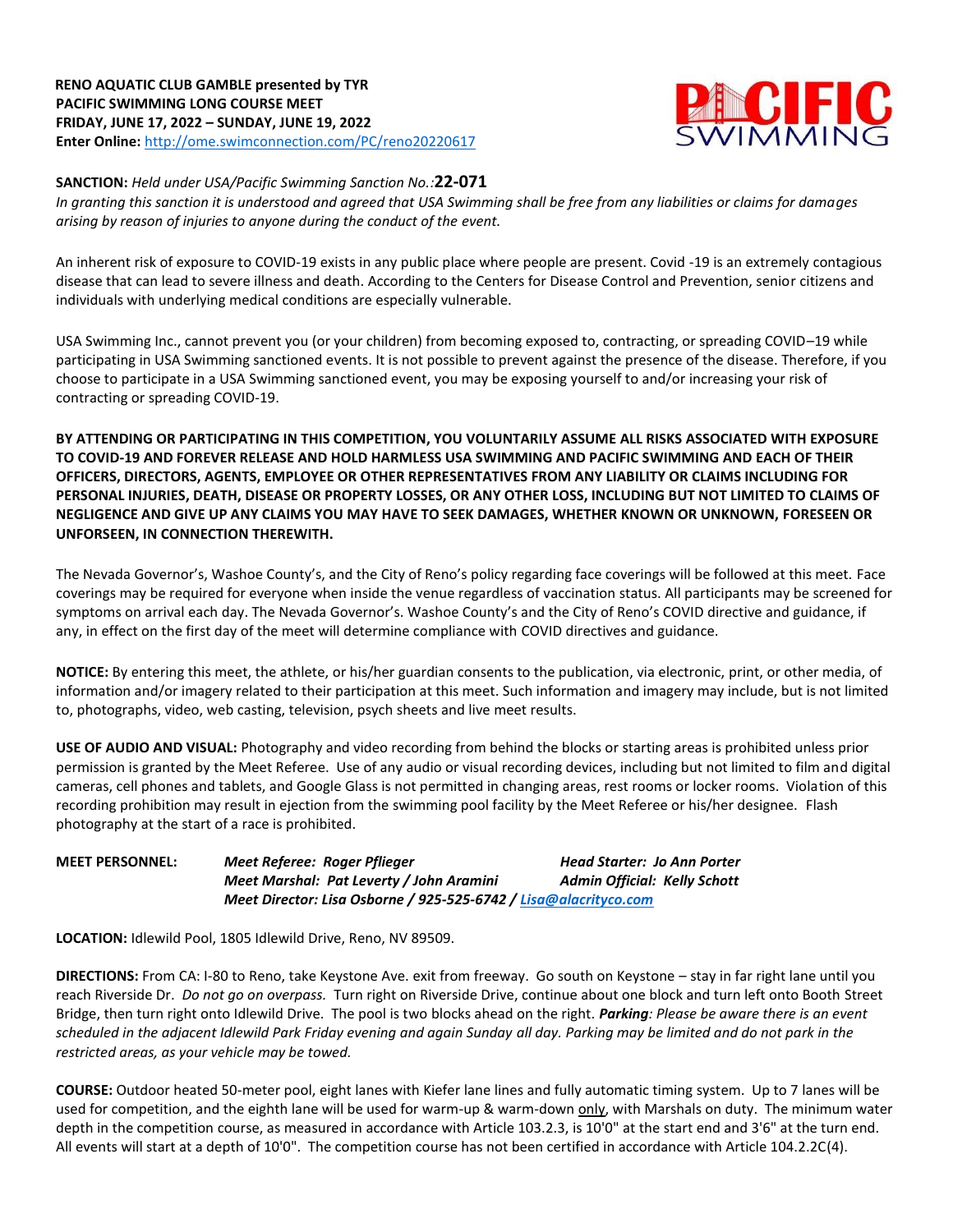**TIME:** Meet begins each day at 9:00 am for 13 & Over athletes with warm-up from 7:30 – 8:45 am. The afternoon 12 & Under sessions will **not start before** 1:30 pm with warm-ups **not before** 12:30 pm.

## **RULES:**

- Current USA and Pacific Swimming rules will govern the meet.
- Pacific Swimming warm-up procedures will be in effect. A copy of these procedures will be posted at the Clerk of Course.
- All events will be swum fastest to slowest as timed finals.
- Athletes may compete in no more than 4 individual events per day and 10 events total.
- All athletes ages 12 and under are scheduled to complete competition within four (4) hours or less each day.
- **Entries for 12 & Under sessions will close before the entry deadline if and when the estimated session timeline reaches 4 hours, or when the combined daily sessions timelines reach 8.5 hours, whichever occurs first.**
- **Entries for the 13 & Over sessions will close when the combined daily session timelines reach 8.5 hours.**
- If local conditions warrant, the Meet Referee, with the concurrence of the Meet Director, may require a mandatory scratch down. Immediate cash refunds will be given for any mandatory scratch downs.
- **All coaches and deck officials must always wear their USA Swimming membership cards in a visible manner while on deck.** All coaches are required to sign in and present their 2022 membership card before coaching athletes at the meet. Except for coaches accompanying athletes participating under the provisions of 202.9 or USA Swimming's "open border" policy, all persons acting in any coaching capacity must show proof of current USA Swimming coach membership.
- All applicable adults participating in or associated with this meet, acknowledge that they are subject to the provisions of the USA Swimming Minor Athlete Abuse Prevention Policy ("MAAPP"), and that they understand that compliance with the MAAPP policy is a condition of participation in the conduct of this competition.

## **DISTANCE:**

- **Per Zone-4 policy, to be eligible to enter the 1500m or 800m freestyle, an athlete must have previously established an official time in an event of 400m/400y or longer.**
- **All athletes entered in the 1500m and/or 800m freestyle must be checked in by 10:00 am on Friday and Saturday, respectively, for the 13 & Over session and by 2:00 pm on Friday for the 12 & Under session, otherwise they will be considered scratched from the event.**
- The 1500m and 800m freestyle will be swum alternating women's and men's heats.
- All athletes in the 1500m and/or 800m freestyle must provide their own timers and lap counters.
- At the Meet Referee's discretion, the 1500m and 800m freestyle may be swum with 2 athletes per lane using semiautomatic or manual timing.

**UNACCOMPANIED ATHLETES:** Any USA Swimming athlete-member competing at the meet must be accompanied by a USA Swimming member-coach for the purposes of athlete supervision during warm-up, competition and warm-down. If a coach-member of the athlete's USA Swimming Club does not attend the meet to serve in said supervisory capacity, it is the responsibility of the athlete or the athlete's legal guardian to arrange for supervision by a USA Swimming member-coach. The Meet Director or Meet Referee may assist the athlete in making arrangements for such supervision; however, it is recommended that such arrangements be made in advance of the meet by the athlete's USA Swimming Club Member-Coach.

**RACING STARTS:** Each athlete must be certified by a USA Swimming member-coach as being proficient in performing a racing start, or must start the race in the water. It is the responsibility of the athlete or the athlete's legal guardian to ensure compliance with this requirement.

**RESTRICTIONS:** The following prohibitions apply to all areas of the meet venue including the pool deck, locker rooms, spectator seating, standing areas, and all areas used by athletes during the meet and during warm-up periods

- No smoking or use of tobacco products.
- No sale or use of alcoholic beverages.
- No glass containers.
- No propane heaters.
- No animals except working service animals.
- Deck changes are prohibited.
- There will be closed areas of the deck. Cooperation of athletes, families, and coaches will be appreciated.
- Destructive devices, to include but not limited to, explosive devices and equipment, firearms (open or concealed), blades, knives, mace, stun guns and blunt objects are strictly prohibited in the swimming facility and its surrounding areas. If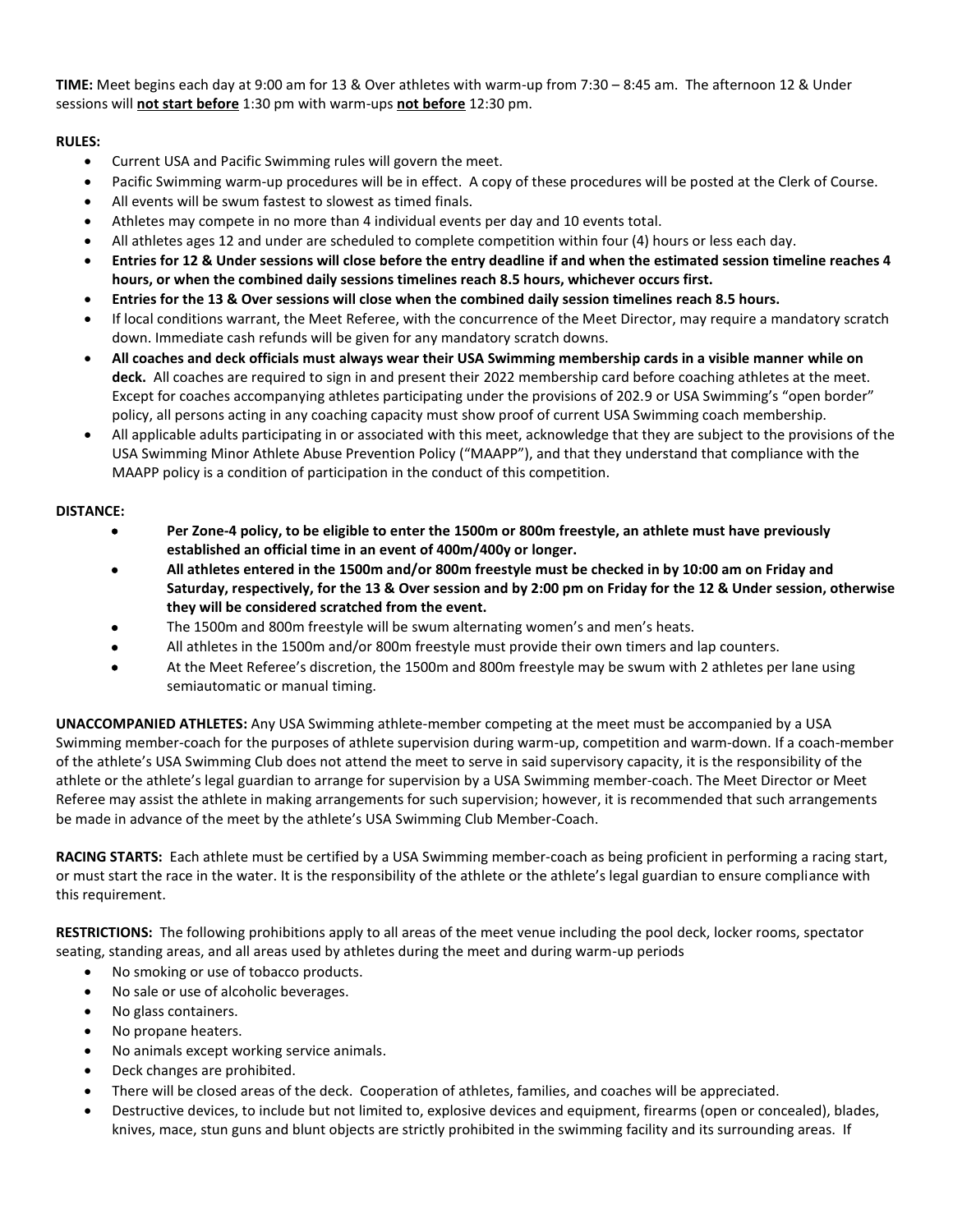observed, the Meet Referee or his/her designee may ask that these devices be stored safely away from the public or removed from the facility. Noncompliance may result in the reporting to law enforcement authorities and ejection from the facility. Law enforcement officers (LEO) are exempt per applicable laws.

 Operation of a drone, or any other flying apparatus, is prohibited over the venue (pools, athlete/coach areas, spectator areas and open ceiling locker rooms) any time athletes, coaches, officials and/or spectators are present.

## **ELIGIBILITY:**

- Athletes must be current athlete members of USA Swimming and enter their name and registration number exactly as they are shown in their USA Swimming Registration. If this is not done, it may be difficult to match the athlete with the registration and times database. The meet host will check all athlete registrations against the SWIMS database and if not found to be registered, the Meet Director shall accept the registration at the meet (a \$10 surcharge will be added to the regular registration fee). Duplicate registrations will be refunded by mail.
- Entries with **"NO TIME" will be ACCEPTED (Exception – 800m and 1500m freestyle. See Distance Rules).**
- Athletes with a disability are welcome to attend this meet and should contact the Meet Director or Meet Referee regarding any special accommodations on entry times and seeding per Pacific Swimming policy.
- Athletes 19 years of age and over may compete in the meet for time only, no awards.
- The athlete's age will be the age of the athlete on the first day of the meet.

**ENTRY TIMES:** Entries must be submitted using the Athlete's best long-course meters time for each event. All entry times must be submitted in long-course meters.

**ENTRY FEES:** \$4.50 per event plus a \$15.00 participation fee per athlete to help cover meet expenses. Entries will be rejected if payment is not sent at time of request. No refunds will be made, except mandatory scratch downs.

**ENTRY DEADLINES:** Entries for each session will close by the applicable deadline listed below, **or when a session becomes full and is closed early per the rules section above, whichever is first.** NO LATE ENTRIES WILL BE ACCEPTED. NO DECK ENTRIES OR ENTRY CHANGES WILL BE ACCEPTED. **Check** <http://ome.swimconnection.com/PC/reno20220617> **for session open or closed status.**

**ONLINE ENTRIES:** Enter online at <http://ome.swimconnection.com/PC/reno20220617> to receive immediate confirmation. **The "billing information" email should be brought to the meet as proof of entry.** This method requires payment by credit card. Swim Connection, LLC charges a processing fee for this service, equal to \$1 per athlete plus 5% of the total Entry Fees. Please note that the processing fee is a separate fee from the Entry Fees. **Entering online is a convenience, is completely voluntary, and is in no way required or expected of an athlete by Pacific Swimming.** If you do not wish to pay the service fee, enter the meet using a mail entry. Online entries will be accepted through **Wednesday, June 8, 2022, at 11:59 PM.**

**MAILED ENTRIES**: Entries must be on the attached consolidated entry form. Forms must be filled out completely and printed clearly with athlete's best long-course meters times. **Entries must be postmarked by midnight, Monday**, **June 6, 2022, a***nd may be rejected if a session is already full before that date***.** No late entries will be accepted. Requests for confirmation of receipt of entries should include a self-addressed envelope. If sent by Express Mail or FEDEX indicate \*NO SIGNATURE REQUIRED FOR DELIVERY\* No signature will be available for mailed entries.

**Make check payable to**: **Reno Aquatic Club** and mail entries to the following address:

**Attn: Meet Director, Reno Aquatic Club PO Box 7064 Reno, NV 89510**

**CHECK-IN:** Except for the 800m and 1500m freestyle events, the meet shall be pre-seeded, and athletes will not be required to check in. All athletes entered in the 800m and 1500m events must do a positive check in.Please see the distance rules for special check-in times. Athletes who do not check in will not be seeded and will not be allowed to compete in that event.

### **SCRATCHES & NO-SHOWS:**

 **Scratch Deadlines**: Any athlete not intending to swim an event is requested to scratch with the Clerk of Course (or via email to [Lisa@alacrityco.com\)](mailto:Lisa@alacrityco.com) as soon as possible. Sessions will be pre-seeded each evening before the next day's races. For Friday's events, the scratch deadline will be 5:00pm on Thursday. For Saturday's events, the scratch deadline will be the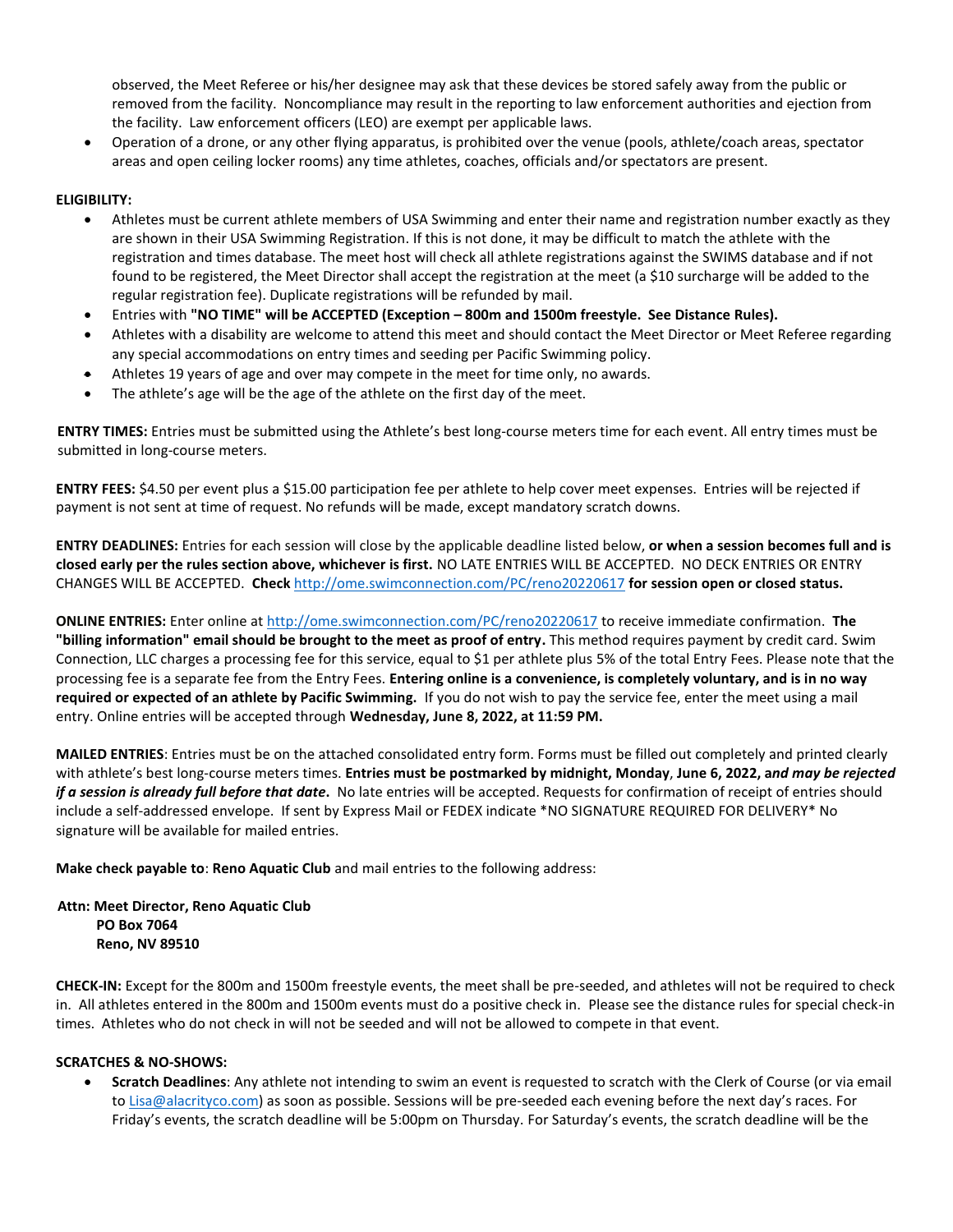end of the Friday afternoon session. For Sunday's events, the scratch deadline will be end of the Saturday afternoon session. Email scratches from athletes will be confirmed with their coach.

 **No-Shows:** Any athletes not reporting for or competing in an individual timed final event shall not be penalized. Athletes who must withdraw from an event after it is seeded are requested to inform the referee immediately.

**AWARDS:** Custom medals/ribbons will be awarded to the top 8 places in the 8 & Under, 9-10, and 11-12 age groups. There will be no individual event awards for the 13 & Over group.

### **ADMISSION:** Free

**SNACK BAR & HOSPITALITY:** A snack bar will be available all three days. Hospitality and lunches will be served to all working officials and coaches.

**MINIMUM OFFICIALS:** All available USA Swimming member certified officials are welcomed and encouraged to work at this meet. As the number of certified officials allows, interested parents/trainees are also welcome to shadow working officials for education and/or mentoring. Participating clubs are *requested* to provide at least the following number of certified and carded officials for each session:

| Club athletes entered in session | Trained and carded officials requested |
|----------------------------------|----------------------------------------|
| $1 - 10$                         |                                        |
| $11 - 25$                        |                                        |
| 26-50                            |                                        |
| $51 - 75$                        |                                        |
| 76-100                           |                                        |
| 101 or more                      |                                        |

**TIMERS:** Clubs will be assigned lanes based on the number of athletes from each club (host club will not be expected to time). All athletes in the 800M Free and 1500M Free must provide their own timers and lap counters.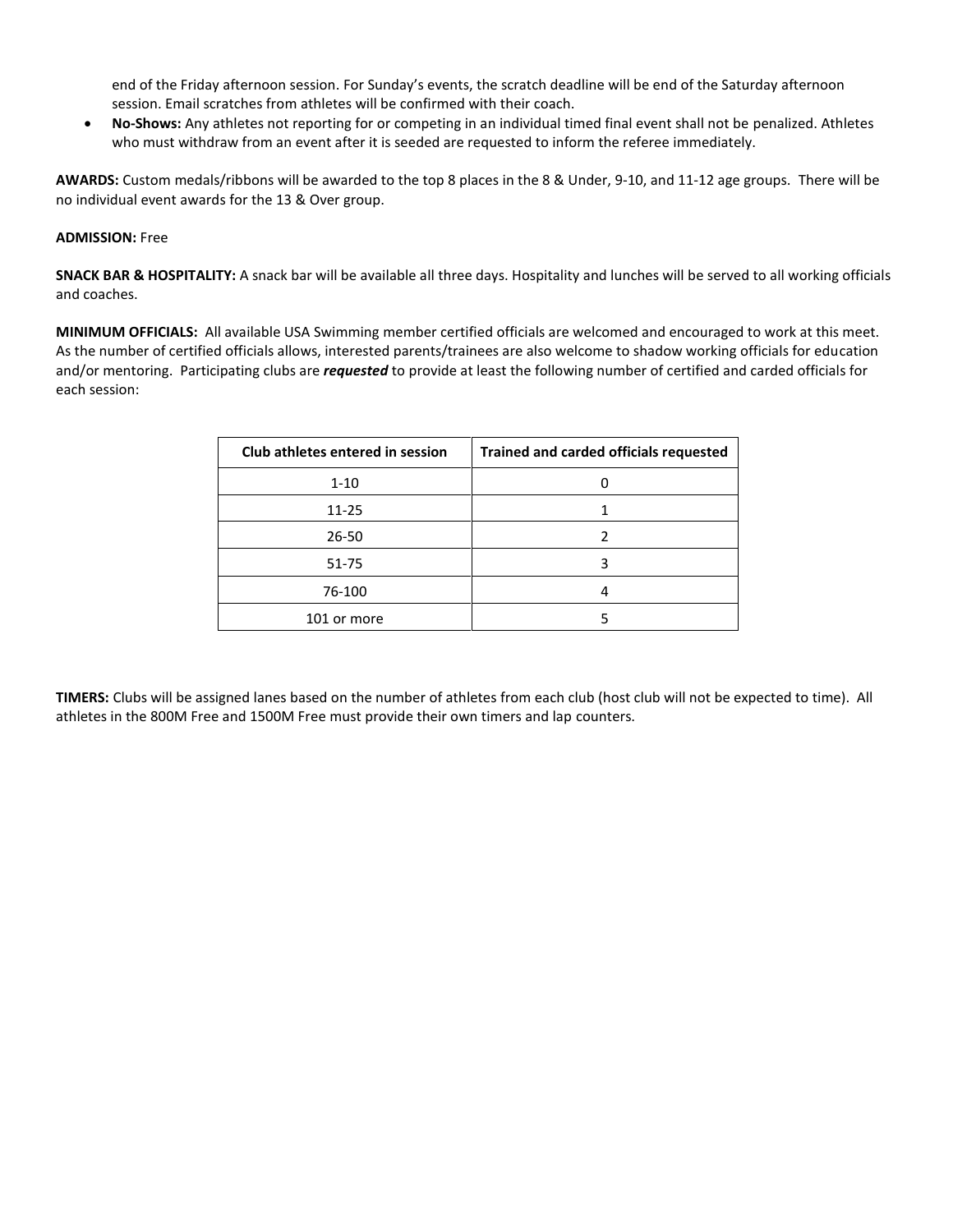## **Reno Gamble 2022**

# **Order of Events**

## **June 17, 2022 June 18, 2022 June 19, 2022**

| Girl's                           | <b>Description</b>                       | Boy's         |    |  |  |  |  |
|----------------------------------|------------------------------------------|---------------|----|--|--|--|--|
| <b>Event</b><br>#                | <b>Age Group</b>                         | <b>Event</b>  |    |  |  |  |  |
| Friday morning 13 & over session |                                          |               |    |  |  |  |  |
| 1                                | <b>13 &amp; Over</b>                     | 400 IM        |    |  |  |  |  |
| 3                                | 13 & Over                                | 100 Free      |    |  |  |  |  |
| 5                                | <b>13 &amp; Over</b>                     | 200 Back<br>6 |    |  |  |  |  |
| $\overline{7}$                   | <b>13 &amp; Over</b>                     | 100 Breast    | 8  |  |  |  |  |
| 9                                | <b>13 &amp; Over</b><br><b>1500 Free</b> |               |    |  |  |  |  |
|                                  | Friday afternoon 12 & under session      |               |    |  |  |  |  |
| 11                               | 11 & 12                                  | 400 IM        | 12 |  |  |  |  |
| 13                               | 10 & Under                               | 100 Free      | 14 |  |  |  |  |
| 15                               | 11 & 12<br>100 Free                      |               | 16 |  |  |  |  |
| 17                               | 10 & Under                               | 100 Breast    | 18 |  |  |  |  |
| 19                               | 11 & 12                                  | 100 Breast    | 20 |  |  |  |  |
| 21                               | 8 & Under                                | 50 Back       | 22 |  |  |  |  |
| 23                               | 11 & 12                                  | 50 Back       | 24 |  |  |  |  |
| 25                               | 9 & 10                                   | 50 Back       | 26 |  |  |  |  |
| 27                               | 11 & 12                                  | 800 Free      | 28 |  |  |  |  |

| Girl's                           | <b>Description</b>                  |                  |                   |                                    | Boy's                                 | Girl's         | <b>Description</b> |                                  | Boy's                               | Girl's         | <b>Description</b> |  | Boy's |
|----------------------------------|-------------------------------------|------------------|-------------------|------------------------------------|---------------------------------------|----------------|--------------------|----------------------------------|-------------------------------------|----------------|--------------------|--|-------|
| Event<br>#                       | <b>Age Group</b>                    | <b>Event</b>     | <b>Event</b><br># | <b>Event</b><br>#                  | Age<br>Group                          | Event          | Event<br>#         | Event<br>#                       | Age<br>Group                        | <b>Event</b>   | <b>Event</b><br>#  |  |       |
| Friday morning 13 & over session |                                     |                  |                   | Saturday morning 13 & over session |                                       |                |                    | Sunday morning 13 & over session |                                     |                |                    |  |       |
| $\mathbf{1}$                     | 13 & Over                           | 400 IM           | $\overline{2}$    | 29                                 | 13 & Over                             | 200 Free       | 30                 | 57                               | 13 & Over                           | 200 IM         | 58                 |  |       |
| 3                                | 13 & Over                           | 100 Free         | $\overline{4}$    | 31                                 | 13 & Over                             | 200 Breast     | 32                 | 59                               | 13 & Over                           | 50 Free        | 60                 |  |       |
| 5                                | 13 & Over                           | 200 Back         | 6                 | 33                                 | 13 & Over                             | 100 Back       | 34                 | 61                               | 13 & Over                           | <b>100 Fly</b> | 62                 |  |       |
| $\overline{7}$                   | 13 & Over                           | 100 Breast       | 8                 | 35                                 | 13 & Over                             | <b>200 Flv</b> | 36                 | 63                               | 13 & Over                           | 400 Free       | 64                 |  |       |
| $9\,$                            | 13 & Over                           | <b>1500 Free</b> | 10                | 37                                 | 13 & Over                             | 800 Free       | 38                 |                                  |                                     |                |                    |  |       |
|                                  | Friday afternoon 12 & under session |                  |                   |                                    | Saturday afternoon 12 & under session |                |                    |                                  | Sunday afternoon 12 & under Session |                |                    |  |       |
| 11                               | 11 & 12                             | 400 IM           | 12                | 39                                 | 12 & Under 200 Free                   |                | 40                 | 65                               | 12 & Under                          | 200 IM         | 66                 |  |       |
| 13                               | 10 & Under                          | 100 Free         | 14                | 41                                 | 8 & Under                             | 50 Breast      | 42                 | 67                               | 8 & Under                           | 50 Free        | 68                 |  |       |
| 15                               | 11 & 12                             | 100 Free         | 16                | 43                                 | 9 & 10                                | 50 Breast      | 44                 | 69                               | 11 & 12                             | 50 Free        | 70                 |  |       |
| 17                               | 10 & Under                          | 100 Breast       | 18                | 45                                 | 11 & 12                               | 50 Breast      | 46                 | 71                               | 9 & 10                              | 50 Free        | 72                 |  |       |
| 19                               | 11 & 12                             | 100 Breast       | 20                | 47                                 | 10 & Under                            | 100 Back       | 48                 | 73                               | 11 & 12                             | <b>100 Fly</b> | 74                 |  |       |
| 21                               | 8 & Under                           | 50 Back          | 22                | 49                                 | 11 & 12                               | 100 Back       | 50                 | 75                               | 10 & Under                          | 100 Fly        | 76                 |  |       |
| 23                               | 11 & 12                             | 50 Back          | 24                | 51                                 | 8 & Under                             | <b>50 Fly</b>  | 52                 | 77                               | 11 & 12                             | 400 Free       | 78                 |  |       |
| 25                               | 9 & 10                              | 50 Back          | 26                | 53                                 | 9 & 10                                | <b>50 Fly</b>  | 54                 |                                  |                                     |                |                    |  |       |
| 27                               | 11 & 12                             | 800 Free         | 28                | 55                                 | 11 & 12                               | <b>50 Fly</b>  | 56                 |                                  |                                     |                |                    |  |       |

| Girl's                           | <b>Description</b>                  | Boy's          |            |  |  |  |  |
|----------------------------------|-------------------------------------|----------------|------------|--|--|--|--|
| <b>Event</b><br>#                | Age<br>Group                        | Event          | Event<br># |  |  |  |  |
| Sunday morning 13 & over session |                                     |                |            |  |  |  |  |
| 57                               | <b>13 &amp; Over</b>                | 200 IM         | 58         |  |  |  |  |
| 59                               | 13 & Over                           | 50 Free        | 60         |  |  |  |  |
| 61                               | <b>13 &amp; Over</b>                | <b>100 Fly</b> | 62         |  |  |  |  |
| 63                               | <b>13 &amp; Over</b>                | 400 Free       | 64         |  |  |  |  |
|                                  |                                     |                |            |  |  |  |  |
|                                  | Sunday afternoon 12 & under Session |                |            |  |  |  |  |
| 65                               | 12 & Under 200 IM                   |                | 66         |  |  |  |  |
| 67                               | 8 & Under                           | 50 Free        | 68         |  |  |  |  |
| 69                               | 11 & 12                             | 50 Free        | 70         |  |  |  |  |
| 71                               | 9 & 10<br>50 Free                   |                | 72         |  |  |  |  |
| 73                               | 11 & 12                             | <b>100 Fly</b> | 74         |  |  |  |  |
| 75                               | 10 & Under                          | <b>100 Fly</b> | 76         |  |  |  |  |
| 77                               | 11 & 12                             | 400 Free       | 78         |  |  |  |  |
|                                  |                                     |                |            |  |  |  |  |
|                                  |                                     |                |            |  |  |  |  |